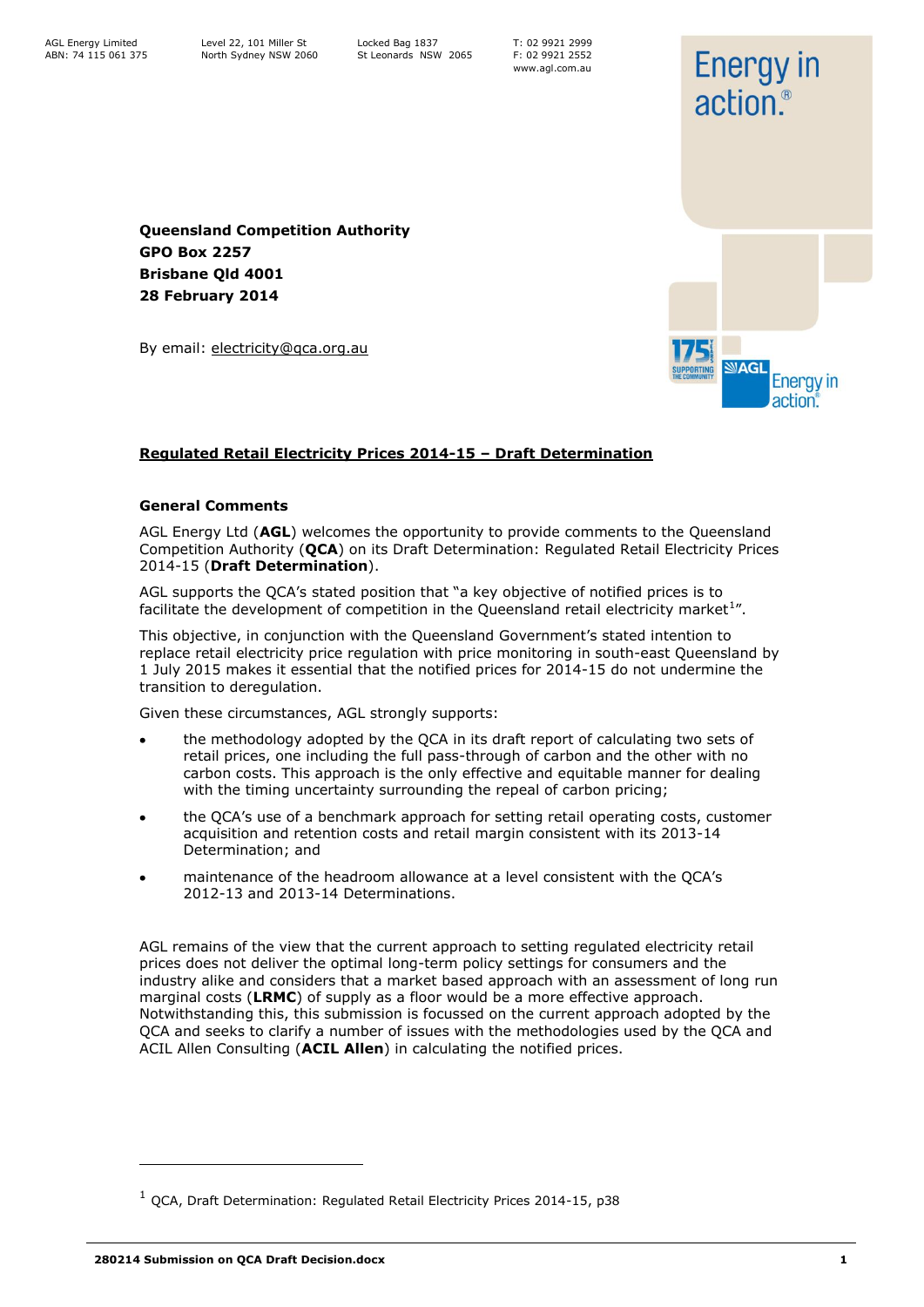

## **1. Energy Costs**

#### **1.1. Wholesale energy costs**

AGL notes the QCA"s decision to retain its hedging based approach as used in previous years. AGL continues to support a wholesale energy cost (**WEC**) based on using a marketbased approach with the LRMC of electricity generation as the floor. However, given the QCA"s stated preference, this submission will only focus on the methodology used in the draft report.

### **1.2. Carbon policy uncertainty**

The QCA has taken into account the submissions provided by AGL and other market participants regarding carbon price uncertainty including when it will be repealed, how it will occur and the impact it is having on current 2014-15 futures prices.

Consequently, AGL strongly supports the adjustments the QCA had made to its previous methodology to account for this uncertainty, namely:

- Determining both inclusive and exclusive wholesale energy cost estimates so that  $\bullet$ the QCA is in a position to calculate the relevant retail tariff depending on the circumstances regarding carbon pricing; and
- Using OTC forward contract data that excludes the impact of carbon at the time of trading and settles contracts using a "carbon pass-through" clause developed by AFMA. This is the only practical data source for determining carbon inclusive and exclusive wholesale energy costs.

Importantly, the QCA has recognised the use of futures contract prices for 2014-15, which are carbon inclusive, would only be estimating an average energy cost for the financial year based on current views on likely carbon repeal outcomes.

Using such an annual estimate would assign enormous financial risk on retailers and is clearly not advisable. AGL also note that using such an estimate would greatly complicate the implementation of carbon repeal as retail electricity prices would be expected to decrease in line with the full cost of carbon.

### **1.3. ACIL Allen Modelling**

Apart from using OTC forward contract data, the ACIL Allen methodology for modelling wholesale energy cost in the draft report is largely unchanged from that used in the 2012-13 and 2013-14 determinations.

For 2013-14, AGL queried ACIL Allen"s methodology with regard to:

- scaling of the NEM regional peak demands to the AEMO 10% POE demand forecast resulting in the NSLP peak demand distribution being capped at 1 in 10 year demand rather than a 1 in 42 year demand;
- the approach used to develop the 39 simulated demand traces results in the peak demand levels being limited to the peaks in the 3 years of actual demands sets rather than taking into account the relationship between the 39 years of weather data and the peak demand levels in the Energex NSLP; and
- ACIL Allen"s expectation that NSLP peak demand response to an increase in temperature softens where temperature exceeds 35 degrees.

In its review of these issues in the draft report, ACIL Allen has not been persuaded to adjust its methodology for 2014-15.

In principle, AGL remains unconvinced on the treatment of these matters but accepts that ACIL Allen has provided further detail in this draft report to support its position and that:

the scaling of the regional peak demand to the AEMO 10% POE demand forecast is a limitation but ACIL Allen"s analysis shows that it does not have a material impact on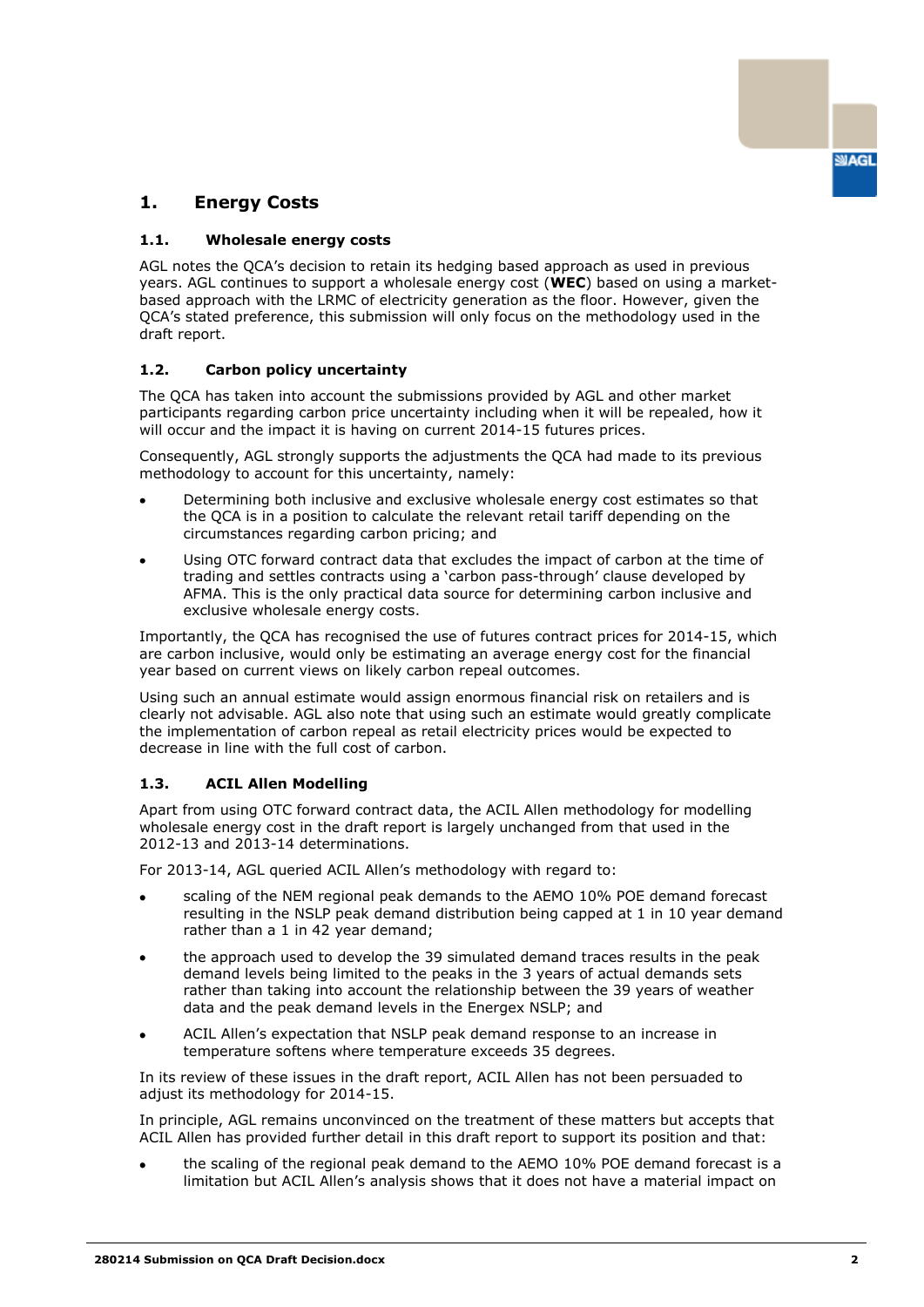

the modelling result because of the lack of correlation of between NSLP peak demand and projected price peaks;

the 43 demand traces are now linked to 4 years of actual demand data. AGL recognises this is an improvement.

However, AGL continues to have concerns with respect to some aspects of ACIL Allen"s demand derivation.

#### **Maximum Demand Forecast**

Since 2007, there have been only periods when Archerfield had consecutive days with daily maximum temperature above 35 degrees and both occurred on a weekend. The most recent hot days in Brisbane occurred on 3-4 January 2014 with maximum temperatures of 36.2 and 43.5 degrees respectively. The preliminary NSLP data published by AEMO shows that the maximum demand of the Energex NSLP increased from 2165 MW on 3 January to 2566 MW on 4 January 2014. AGL recognises that final NSLP profiles will be different from preliminary data but this shows a significant demand increase on consecutive hot days.

This evidence does not support ACIL Allen"s assumption of limited increase in demand at temperatures greater than 35 degrees. This is exactly the increase in demand that can lead to price volatility and potentially exposure to the spot price for retailers. AGL also note the lack of other historical weather and demand data for consecutive hot days which means that ACIL Allen's assumption cannot be validated.

AGL also observes that the maximum demand of 2566 MW on 4 January 2014 (preliminary data) exceeds ACIL Allen"s simulated maximum demand of 2485MW for the Energex NSLP for 2014-15. AGL does not consider that the simulations of demand adequately capture the variability of the Energex NSLP. For example, there is a greater degree of variation between simulations in respect of the system demand forecast than there is for the Energex NSLP forecast. This is demonstrated in figure 1 which depicts the load factor of the simulations for the system demand forecast and the Energex NSLP forecast.



**Figure 1: Load Factor of ACIL Allen's Demand Forecasts**

The graph illustrates there is a greater degree of variation in the system demand load factor than in the assumed load factor of the NSLP. This is contrary to expectations as residential air conditioning by and large drives peak summer demand.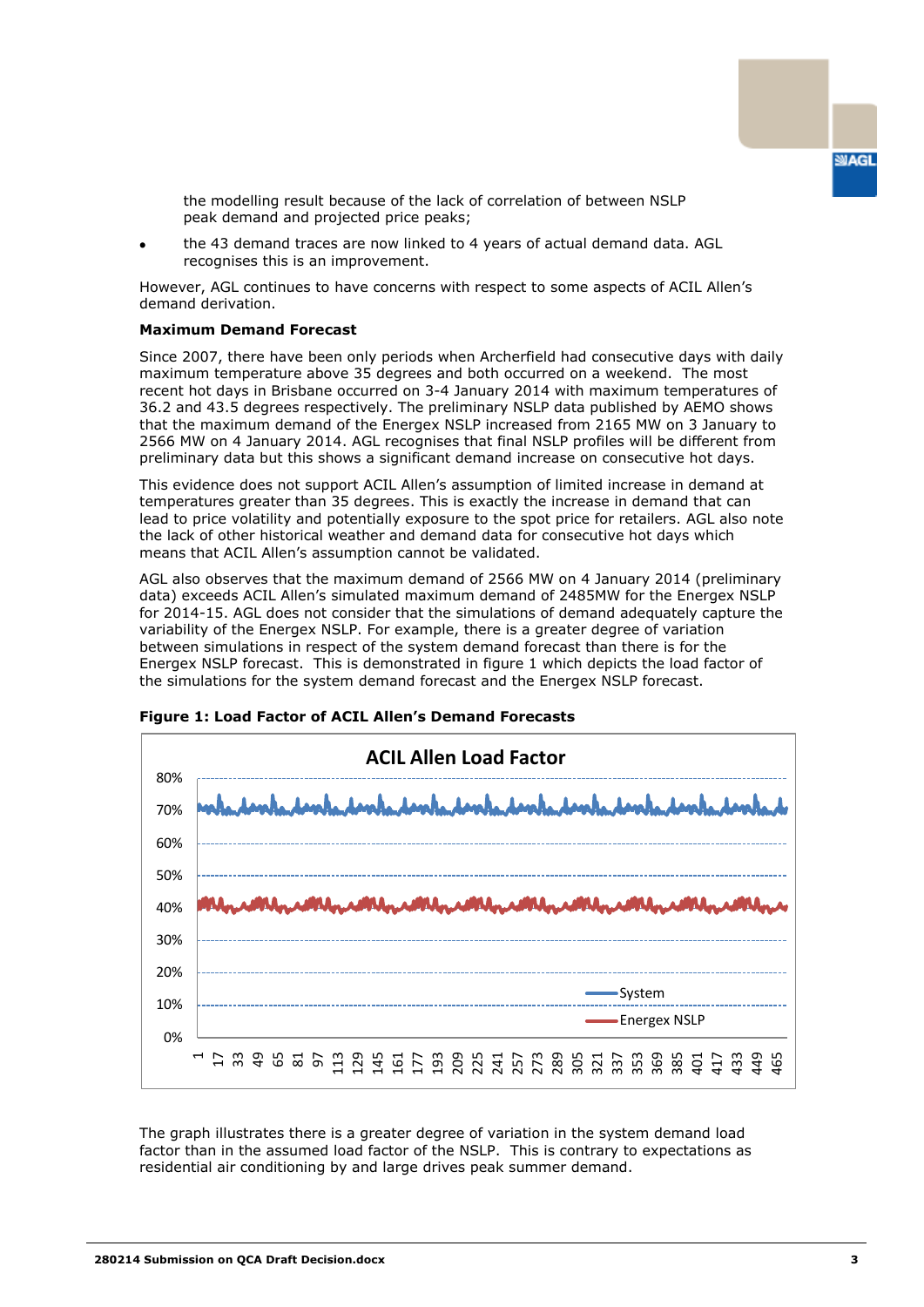**SIAGL** 

The variability of system demand load factor should be less than variability in the NSLP load factor and the historical data for Queensland presented in Table 1 confirms this with load factor for the Energex NSLP varying over a large range compared to the variability in Queensland system load over the same 6 year period.

| Year    | Old System Load       |                                | Energex NSLP       |                                 |
|---------|-----------------------|--------------------------------|--------------------|---------------------------------|
|         | Load Factor<br>$($ %) | Variation to<br>average $(\%)$ | Load Factor<br>'%) | Variation to<br>average $(\% )$ |
| 2008    | 70.70                 | 103.44                         | 38.26              | 94.38                           |
| 2009    | 68.47                 | 100.18                         | 43.90              | 108.29                          |
| 2010    | 67.21                 | 98.34                          | 40.74              | 100.49                          |
| 2011    | 66.57                 | 97.40                          | 42.21              | 104.12                          |
| 2012    | 67.51                 | 98.76                          | 38.84              | 95.81                           |
| 2013    | 69.64                 | 101.89                         | 39.29              | 96.90                           |
| Average | 68.35                 |                                | 40.54              |                                 |
| Range   | 4.13                  |                                | 5.64               |                                 |

#### **Table 1: Historic Load Factors**

AGL also note there is a lack of clarity in respect to how ACIL Allen has assumed cap contract volumes. From the draft report, it is not clear whether the volumes have been set by reference to either 105% of the quarterly peak demand or with reference to 105% of the median of the 43 quarterly peak demands minus the base and peak contract volumes.

This should be clarified in the final report and AGL also requests that ACIL Allen publish the distribution of the 43 quarterly peak demands in each quarter for greater transparency and to allow participants to evaluate the likelihood of exposure to the spot market under the established hedging strategy.

#### **1.4. Other energy costs**

AGL supports the QCA"s approach, as used in previous determinations, for estimating NEM fees, ancillary service charges and the small-scale renewable energy scheme (SRES) including the retention of the STC clearing house price.

However, AGL remains of the view that determining the cost allowance for LRET should theoretically include the range of costs that would be experienced by a retailer sourcing LGCs. The transparent market for LGCs is a residual one, fundamentally influenced by alternative investment decision and is not the most appropriate for setting a regulated retail electricity price.

## **2. Network Costs**

The terms of reference requires the QCA to set notified prices for residential and small customers based on Energex network prices and for large customers, based on Ergon Energy network prices. The approach taken by the QCA is in accordance with the terms of reference and AGL supports it.

AGL also agrees that the QCA set the notified prices based on network tariffs submitted to the AER for approval in April with a pass-through mechanism if there is material difference between the submitted and final approved tariffs. In this instance, AGL would highlight that the likely repeal of carbon pricing would require the gazettal of a second set of notified prices during 2014-15 and any network charge variation could be smoothly incorporated at that time.